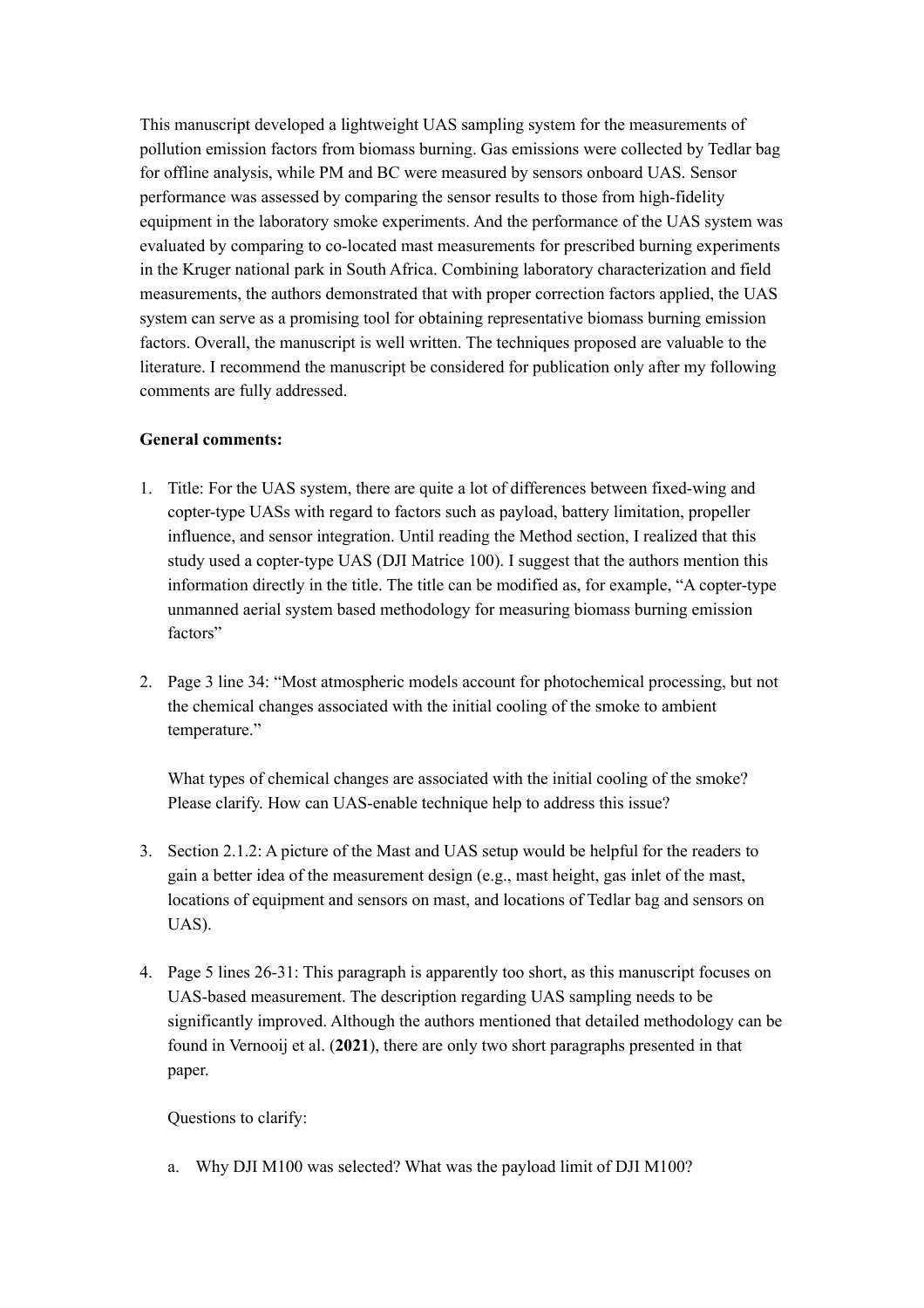- b. How was the Tadlar bag mounted to the UAS? How was gas sampling performed? Was a pump used during the sampling? Was it a Teflon pump? What was the flow rate of the sampling? How much air was collected in each bag? Was the flow rate recorded during the sampling? Was temperature recorded during the sampling for concentration correction? Was sampling quality control well performed (e.g., no leaking)? Samples were analyzed within 12 hours of sampling. How were the samples stored? Did it affect the concentration of the species inside the bag?
- c. What were the weights of the AE51 and AM520? Given the payload, how long was each flight? Was the sampling inlet position on the top of UAS or below UAS? Were the data of AE51 and AM520 transmitted to the UAS controller at real time? Or they were stored in SD cards and retrieved after each flight?
- d. Were UAS gas sampling and PM measurement influenced by the propellers? What were the influence lengths of the UAS-induced wind field above and below the UAS? Did it affect the mixing of biomass burning emissions and thus impact the estimation of emission factors?
- 5. Page 5 line 27: UAS sampling was conducted at an altitude of 15 m, similar as the sampling altitude at the mast. Why was 15 m selected for emission factor calculation? Please clarify.
- 6. Page 6 line 12: "For the bag and mast measurements, we used the PM to CO ratio based on AM520 and CRDS measurements, with carbon accounting for 68% of the PM-mass (Reid et al., **2005a**)."

This sentence is confusing. I understand that PM to CO ratio was calculated based on AM520 and CRDS. How was the PM carbon fraction calculated? Did you calculate the carbon fraction? Or it was obtained from Reid et al. (**2005**). If the fraction was obtained from the literature, why this value was selected? How representative is this value?

7. Page 7 lines 20-23 and Page 13 lines 3-5: as the authors mentioned, one of the reasons that AE51 is not as accurate as AE33, especially at low concentrations, is that AE51 operates at a much lower flow rate. One suggestion for future improvement can be increasing the sampling flow rate of AE51 using an external pump, as demonstrated by Wu et al. (*Science of the Total Environment*, **2021**).

Reference: Wu et al., Vertical profiling of black carbon and ozone using a multicopter unmanned aerial vehicle (UAV) in urban Shenzhen of South China, *Science of the Total Environment*, **2021**, *801*, 149689.

8. Page 11 lines 5-6: "After the flaming phase ceased, mixing ratios and thus temporal varying EFs (green lines) for CO, CH<sub>4</sub> and  $PM_{2.5}$  sharply rose."